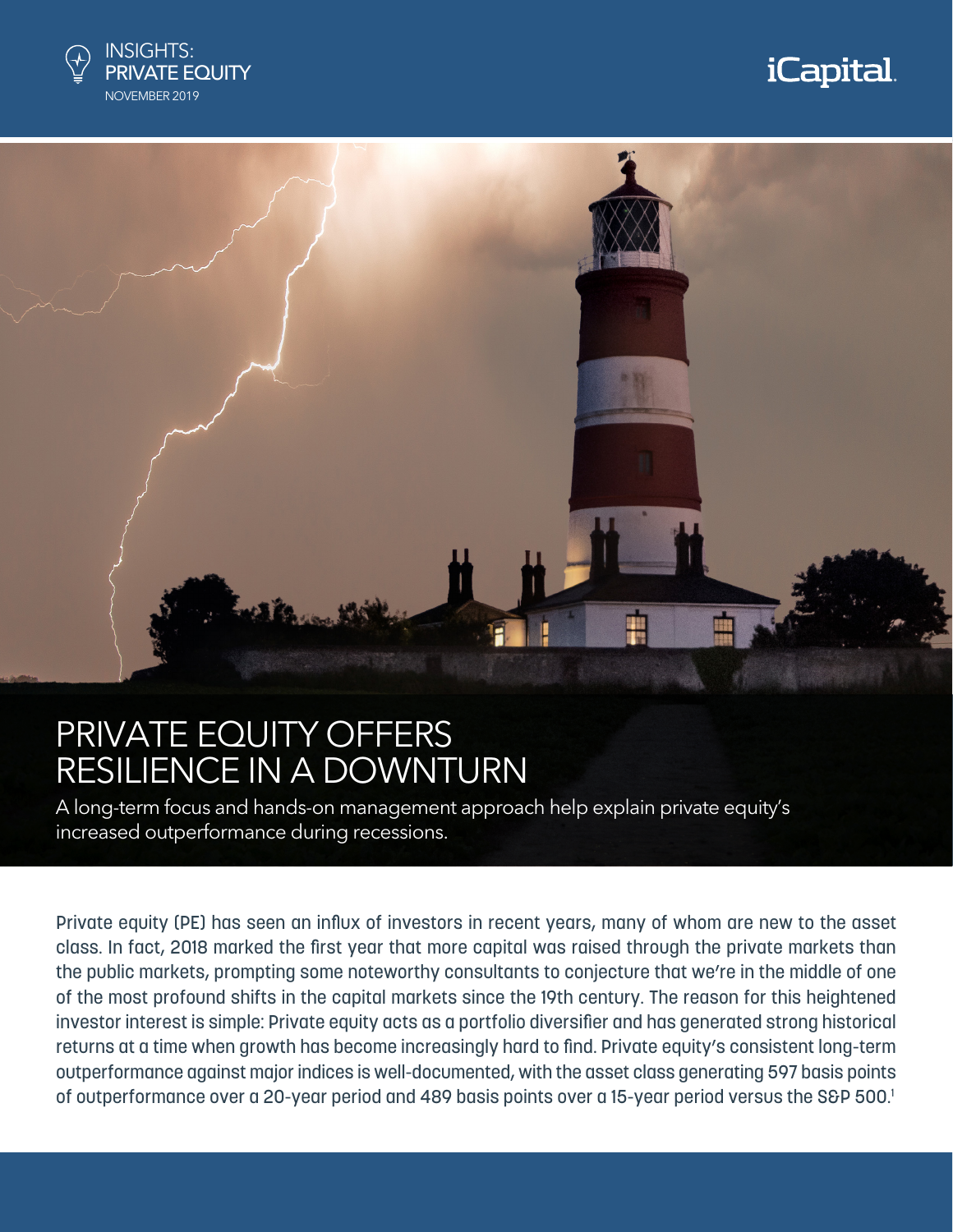We are, however, in the eleventh year of the longest bull run in history and, as concerns rise over an eventual downturn, it's natural for investors to ask how private equity will perform in a recession. Significant historical data shows that private equity's outperformance actually increases during distressed periods, a logical outcome given the long-term nature of the asset class. For PE firms, a downturn represents opportunity. They can deploy capital at more attractive terms and make bold, calculated moves without being hamstrung by the short-termism that afflicts so many public companies.

## PRIVATE EQUITY HAS OUTPERFORMED PUBLIC MARKETS IN RECESSIONS, WITH LESS VOLATILITY

One of the more interesting reports on this subject was generated by Cliffwater,<sup>2</sup> which examined PE investment programs at U.S. state pension plans over the 16-year period

ending June 30, 2016 (encompassing two bear markets and two bull markets). During this period, PE outperformed public equities by 440 basis points annually on average across the 21 pension plans studied (Exhibit 1). These strong relative returns were even more pronounced during bear markets than in years of economic growth.<sup>3</sup> When the broader economy was stronger, private equity outperformed by an average of 290 basis points; however, during weaker economic times, this increased to 660 basis points.

An analysis of median net IRRs of U.S. buyout funds across vintages confirms private equity's outperformance during economic downturns (Exhibit 2). In fact, we found that the asset class generated some of its strongest returns in recession-year vintages, including 2001, 2002, and 2009.

#### Exhibit 1: Private versus public equity performance in U.S. state pensions



Fiscal Years ending June 30

\*An equal-weighted average of all 21 state funds who reported private equity returns in annual CAFRs for June 30 fiscal years 2002-2017.

\*\* A public equity benchmark weighted 70% to the Russell 3000 Index (6.8% annualized return) and 30% to the MSCI ACWI ex US Index (5.9% annualized return), with assigned weights reflecting Cliffwater's judgment of the US and non-US content of a diversified private equity portfolio.

Source: Cliffwater, "An Examination of Private Equity Performance among State Pensions, 2002-2017," updated May 2018. 2017 is the most recent data available. For illustrative purposes only.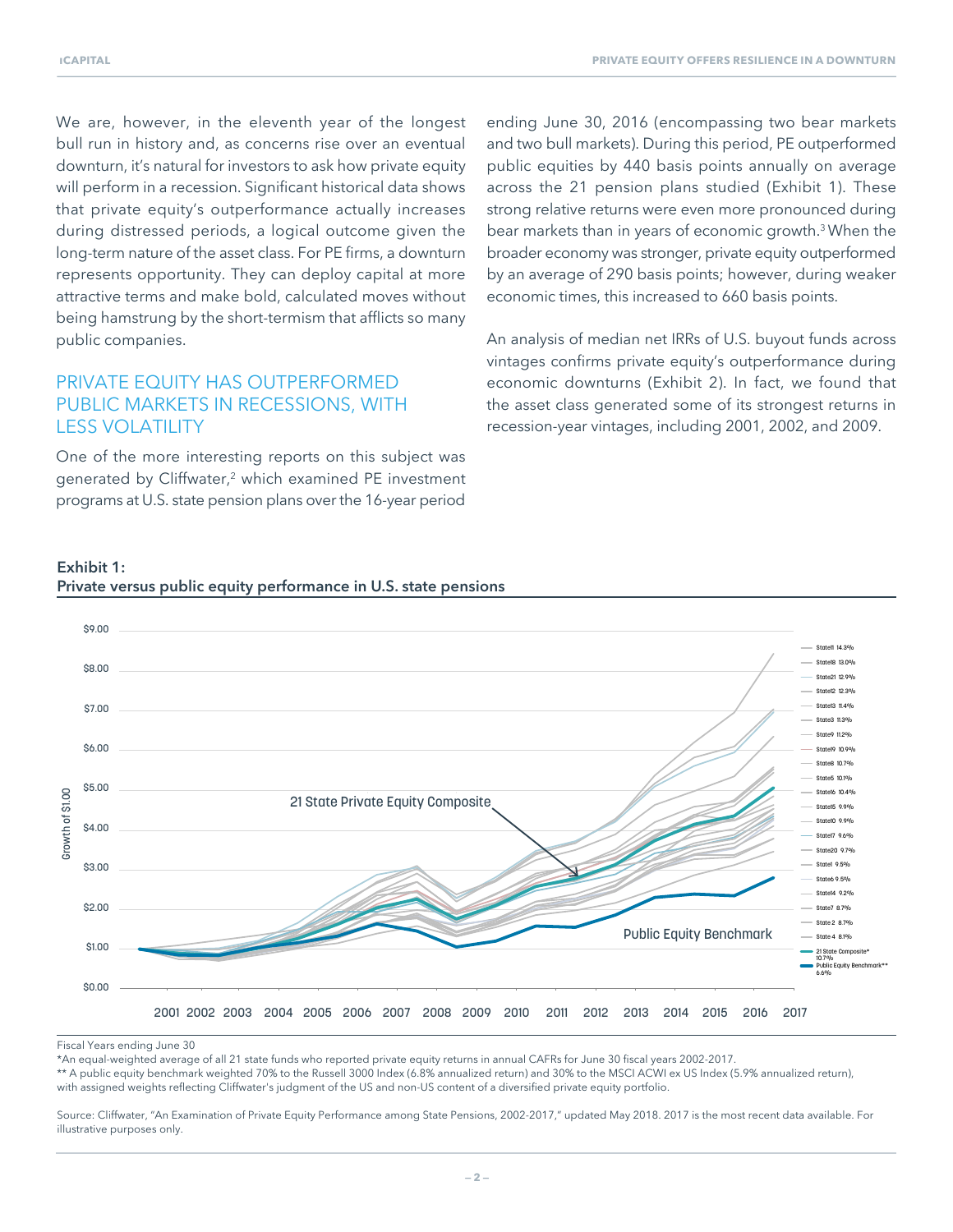



### U.S. Buyout Returns by Vintage Year

Source: Cambridge Associates U.S. Buyout Index, as of March 2019. 2016 is the latest vintage available. For illustrative purposes only.

Data from Hamilton Lane and J.P. Morgan further supports private equity's ability to weather downturns.4 J.P. Morgan analyzed the Russell 3000 Index (which represents approximately 98% of the investable U.S. equity market) between 1980 and 2014. They found that during recessions, two-fifths of publicly listed equities have experienced "catastrophic loss," defined as a 70% or greater drop from their peak values. Yet less than 3 out of 100 private equity funds have suffered a similar loss (Exhibit 3). When examined from this perspective, stocks are 13 times riskier than private equity funds. PE's lower volatility relative to public markets is also apparent when comparing index performance over time (Exhibit 4).

### Exhibit 3: Private equity has demonstrated a lower risk of catastrophic loss



Sources: Hamilton Lane, as of October 2017; FactSet; J.P. Morgan Asset Management, "The Agony & The Ecstasy," 2014. For illustrative purposes only.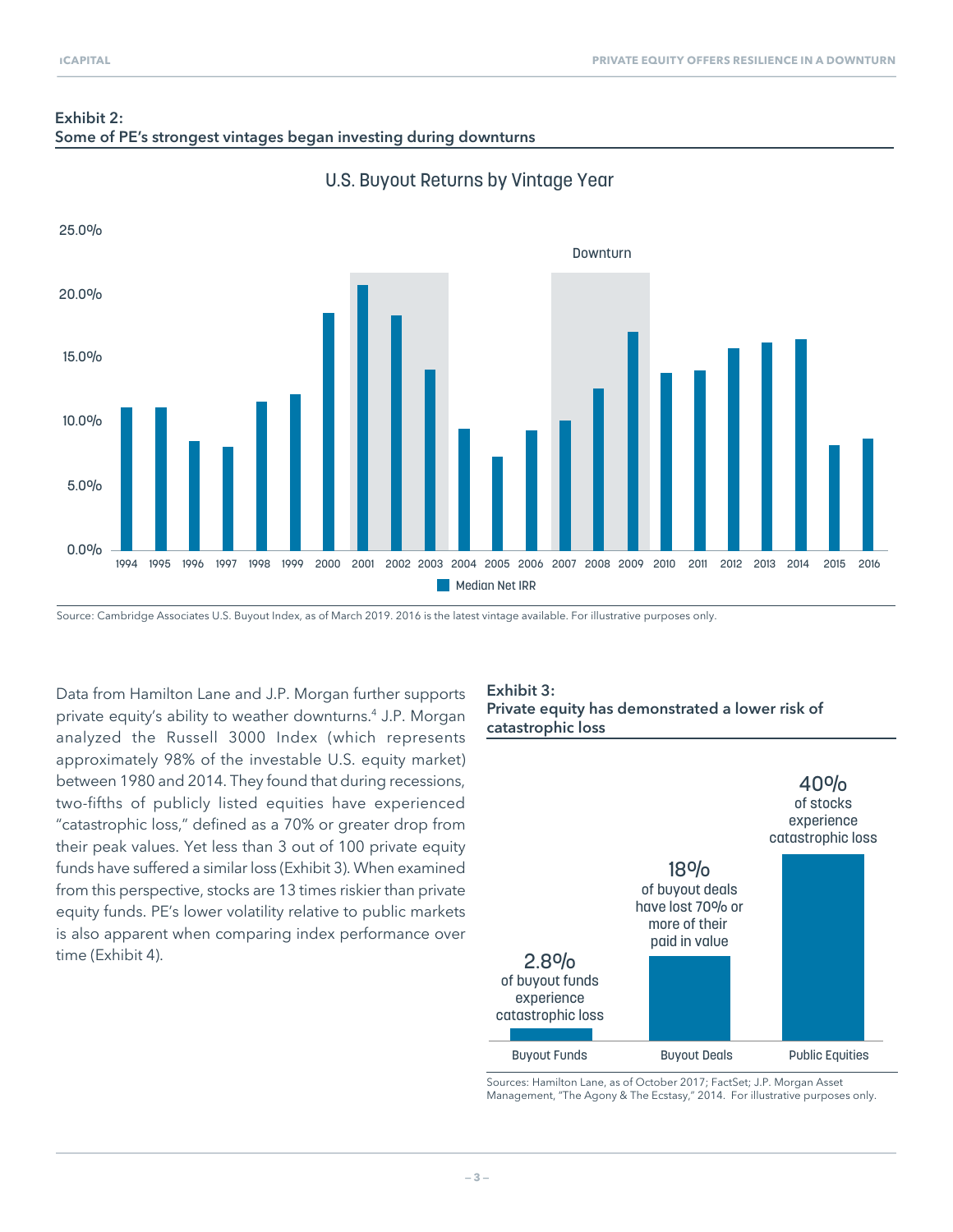## Exhibit 4: Private equity has delivered a smoother ride than public equities



## Cambridge U.S. PE Index vs. Russell 2000 Index

Source: Cambridge Associates, US Private Equity Index and Selected Benchmark Statistics, as of March 2019. For illustrative purpose only.

## THE LONG-TERM NATURE OF PRIVATE EQUITY OFFERS ADVANTAGES DURING BEAR MARKETS

The ability of private equity firms to plan and invest over the long-term, particularly relative to public companies, confers several advantages that are at the root of its outperformance.

#### **Hands-on approach to managing portfolio companies.**

PE managers have an asymmetric information advantage over public market investors and, often, access to a deep bench of talent that enables them to pivot their approach during downturns to help their companies successfully weather the storm. In particular, they can use available dry powder to alleviate a company's financing concerns, as well as help them renegotiate loan terms and debt obligations. Similarly, PE firms can take a buy-and-build approach to consolidate a sector, using the same dry powder to make add-on acquisitions at a time when purchase price multiples are low. This can be particularly effective in down markets because public companies tend to retrench and avoid making investments during these periods, creating opportunities for private companies to gain the upper hand. PE managers are also often sector specialists, owning companies within a specific industry over multiple economic cycles. They are therefore well-equipped to identify difficulties early on as well as the best path forward.

A recent Harvard-backed study that focuses on the period around the Global Financial Crisis (GFC) confirmed that PEbacked companies are generally more resilient to downturns and can act as an economic stabilizer during a recession.<sup>5</sup> In the study, PE-backed companies were found to be less likely to face financial constraints during the GFC, allowing them to grow and increase market share versus their peers. PE firms were also found to have been significantly more likely to assist portfolio companies with their operating problems and provide strategic guidance during the crisis. In fact, PE-backed companies invested 6% more and gained 8% market share versus their non-PE-backed peers during the GFC. As a result, PE-backed companies were 30% more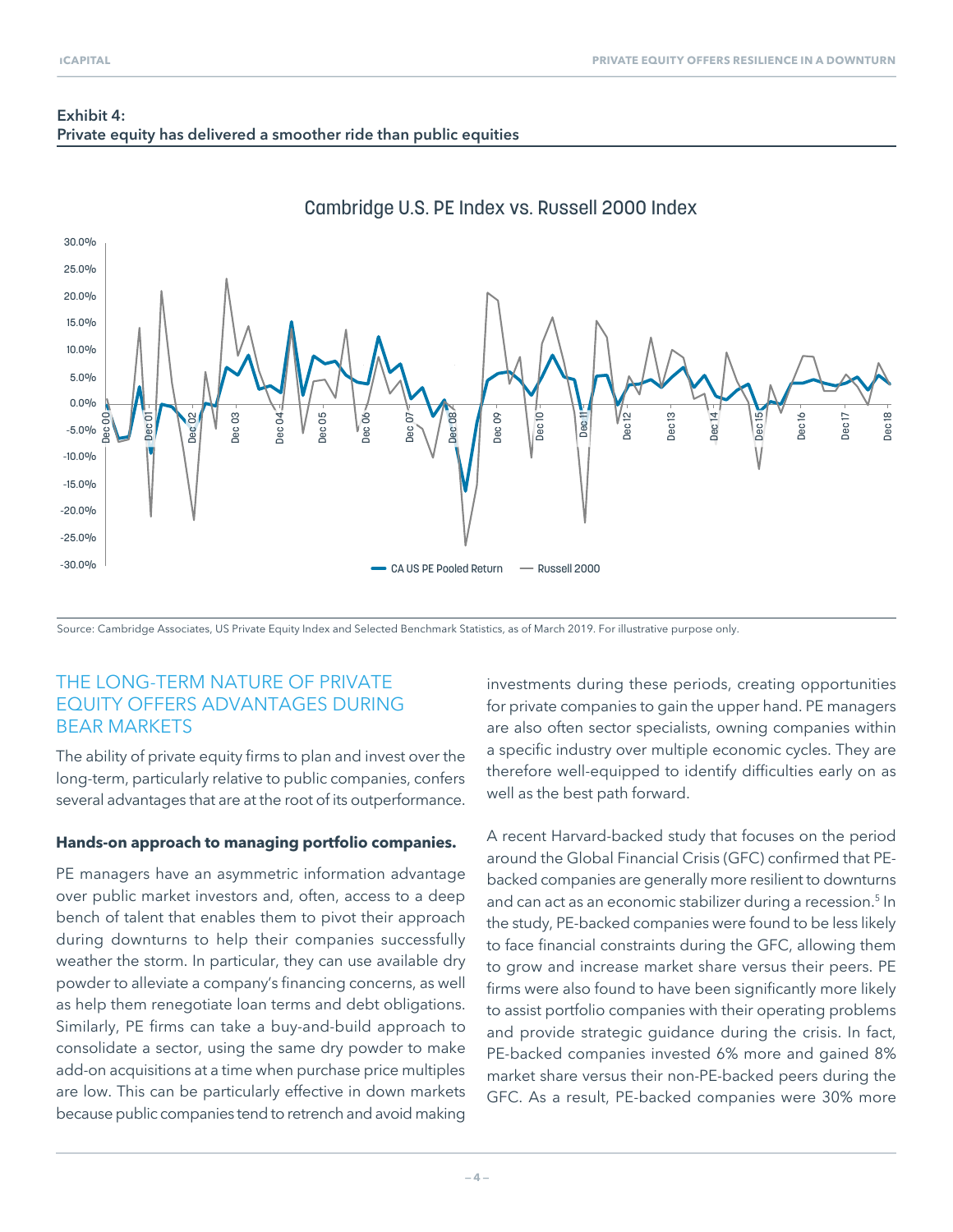likely to be acquired in the period post-crisis, with a greater potential for a profitable exit.

The same study also showed that in the years immediately following the GFC, loans to PE-backed companies were about 50% more likely to be renegotiated than those to non-PE backed companies. This points to PE firms being able to leverage their existing banking relationships to access credit for their portfolio even when market liquidity is limited. It also demonstrates PE managers' active approach to assisting their companies to raise debt financing, interacting with intermediaries on financial structure and, in some cases, even buying back the debt obligations of their portfolio companies.

PE-backed companies were 30% more likely to be acquired in the period post-crisis, with a greater potential for a profitable exit.





Loan Renegotiation Rates

Source: Bernstein, Lerner, Mezzanotti, "Private Equity and Financial Fragility during the Crisis," January 2018. This figure reports year-by-year probability of renegotiation of leveraged loans issued between 2003 and 2007 with a size of at least \$30 million. The figure reports separately renegotiation probability of loans granted to PEbacked companies and non-PE backed companies. The sample considered is the one of U.S., non-financial corporations. Data on renegotiation comes from S&P and the background loan information comes from DealScan. For illustrative purposes only.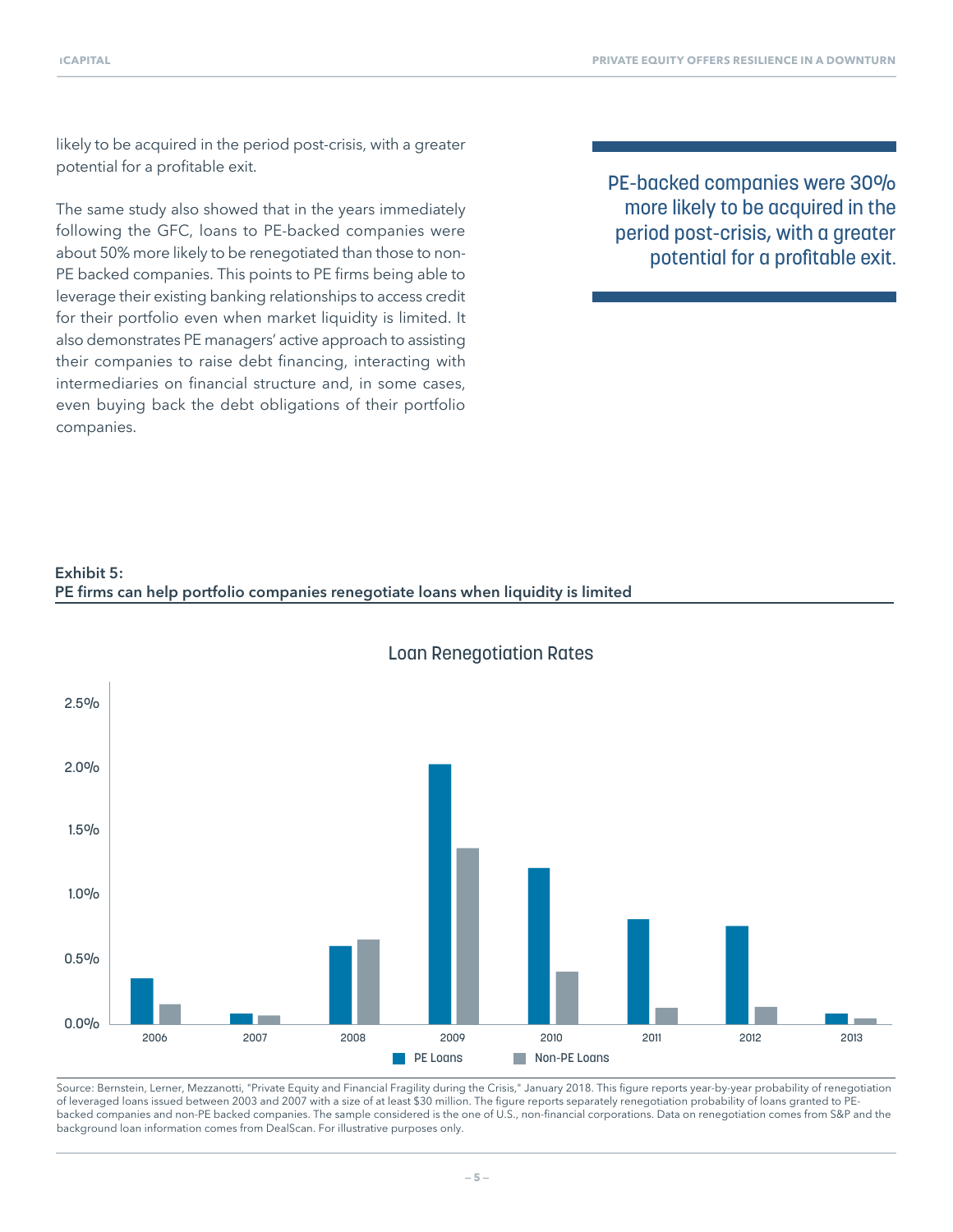#### **Ability to exploit the benefits of illiquidity.**

While it may seem paradoxical, private equity's illiquid nature is an advantage in a recession, as it insulates investors from panic selling during the depths of a downturn. Panic selling almost always comes at a high cost, as investors often liquidate their holdings for below-market value (in fear of values declining even further). Meanwhile, PE managers have the benefit of a multi-year holding period, with the ability to patiently wait for more welcoming market conditions to exit their underlying portfolio companies. PE's illiquid structure also renders PE's correlation with the broader public markets of less importance, as the decision to exit an investment is put in the hands of professional managers who are closest to the underlying asset.

Given PE's inherent attributes — a long-term investment philosophy, highly active involvement with portfolio companies, and fund structures that prevent fire sales — there is much for its investors to embrace across all market environments, but particularly in the face of market stress. Investors turning their thoughts to portfolio construction ahead of the next downturn should consider adding a private equity allocation, not only for its outperformance potential, but also to help provide a smoother ride.

## Private equity's illiquid nature insulates investors from panic selling during the depths of a downturn.



Nick Veronis Co-Founder & Managing Partner, Head of Research & Due Diligence



Tatiana Esipovich Assistant Vice President, Research & Due Diligence

#### END NOTES

1 Cambridge Associates, US Private Equity Index and Selected Benchmark Statistics, Q1 2019.

<sup>2</sup> "An Examination of Private Equity Performance among State Pensions, 2002-2017," Cliffwater. Updated May 2018.

<sup>3</sup> The study notes 2002-03 and 2008-09 as the bear market years.

4 Hamilton Lane Market Overview 2017/2018.

<sup>5</sup> Bernstein, Lerner, Mezzanotti, "Private Equity and Financial Fragility during the Crisis," January 2018. Study focuses on the UK market (largest PE market as share of GDP pre-crisis). Similar financial data